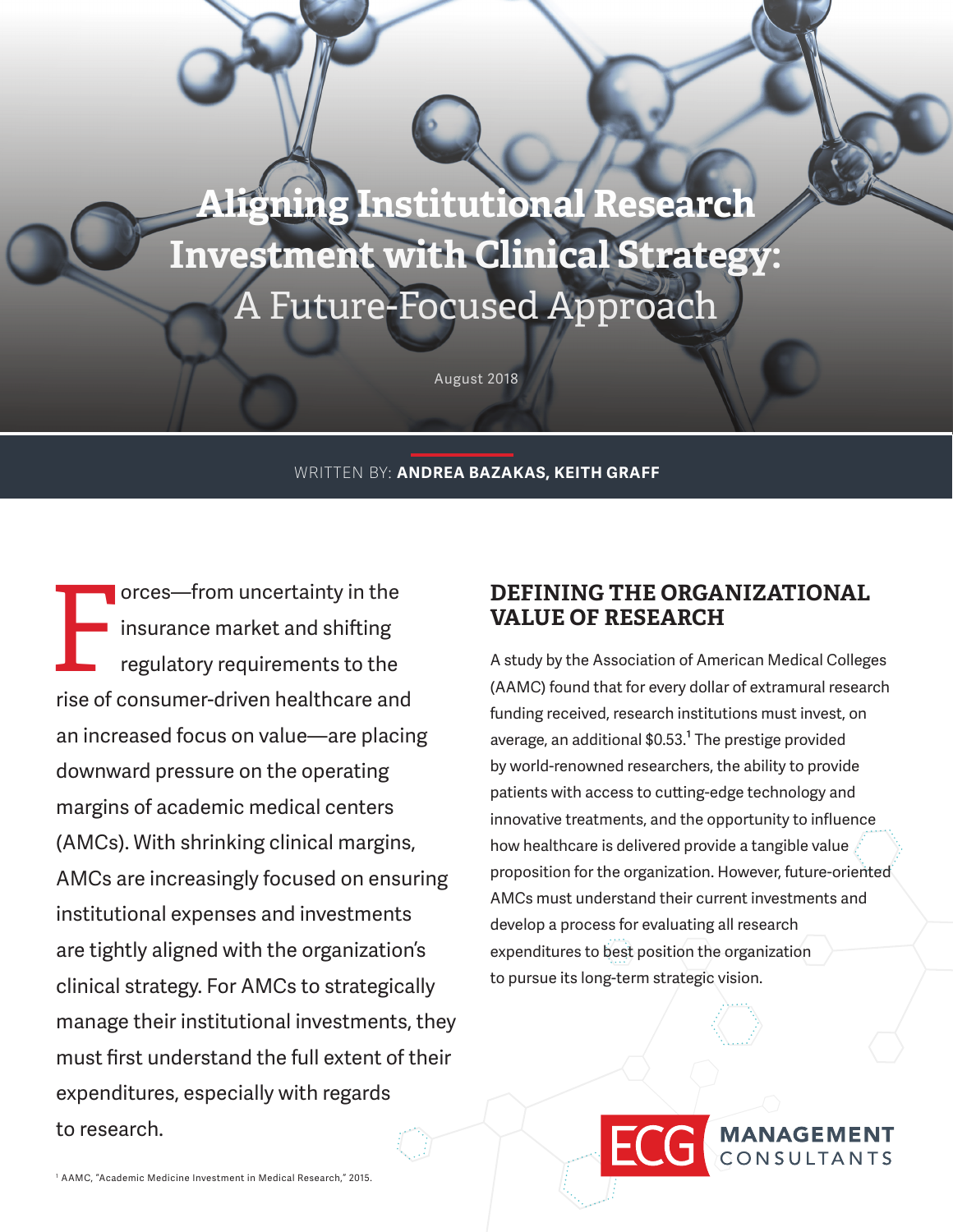## **FACULTY RELATED INSTITUTIONAL RESEARCH INVESTMENT**

Physicians practicing in AMCs have unique professional expectations compared to many of their communitybased colleagues. Specifically, unlike their colleagues, academic physicians typically split their effort across clinical, teaching, and research missions (see **figure 1**). Research-intensive faculty—those with at least 20% protected time for research—often rely on grant funding from the National Institutes of Health (NIH) and other sources to fund their research, support their own and their research staff's salaries, and cover other expenses associated with operating a research lab or running a clinical trial. Inflation-adjusted total NIH funding has remained relatively flat over the last 10 years, although the 2018 congressional allocation was approximately 11% below the 2003 funding levels.<sup>2</sup> NIH funding by research focus has shifted significantly over the last decade, and competition for federal research support remains high.

The research efforts of faculty members with less than 20% protected time dedicated to research are not typically eligible or covered by NIH grants. The research of these faculty members, and those researchintensive faculty who are unable to obtain NIH or other extramural funding, is often called "unfunded research." This term is somewhat misleading, however, because although there may be no external funding to support these projects, and the faculty member's salary, the expense associated with the research must be funded by the AMC. To ensure these expenses are aligned with their organizational strategies, AMCs must develop an understanding of the true institutional investment.

2 American Association for the Advancement of Science, Historical Trends in Federal R&D, https://www.aaas.org/page/historical-trends-federal-rd#Agency.

**Figure 1:** Physician Effort Expectations



**Non-Academic Physician versus Academic Physician**



**Clinical** 

**Effort**

**Research Effort**

ah I

**Teaching Effort**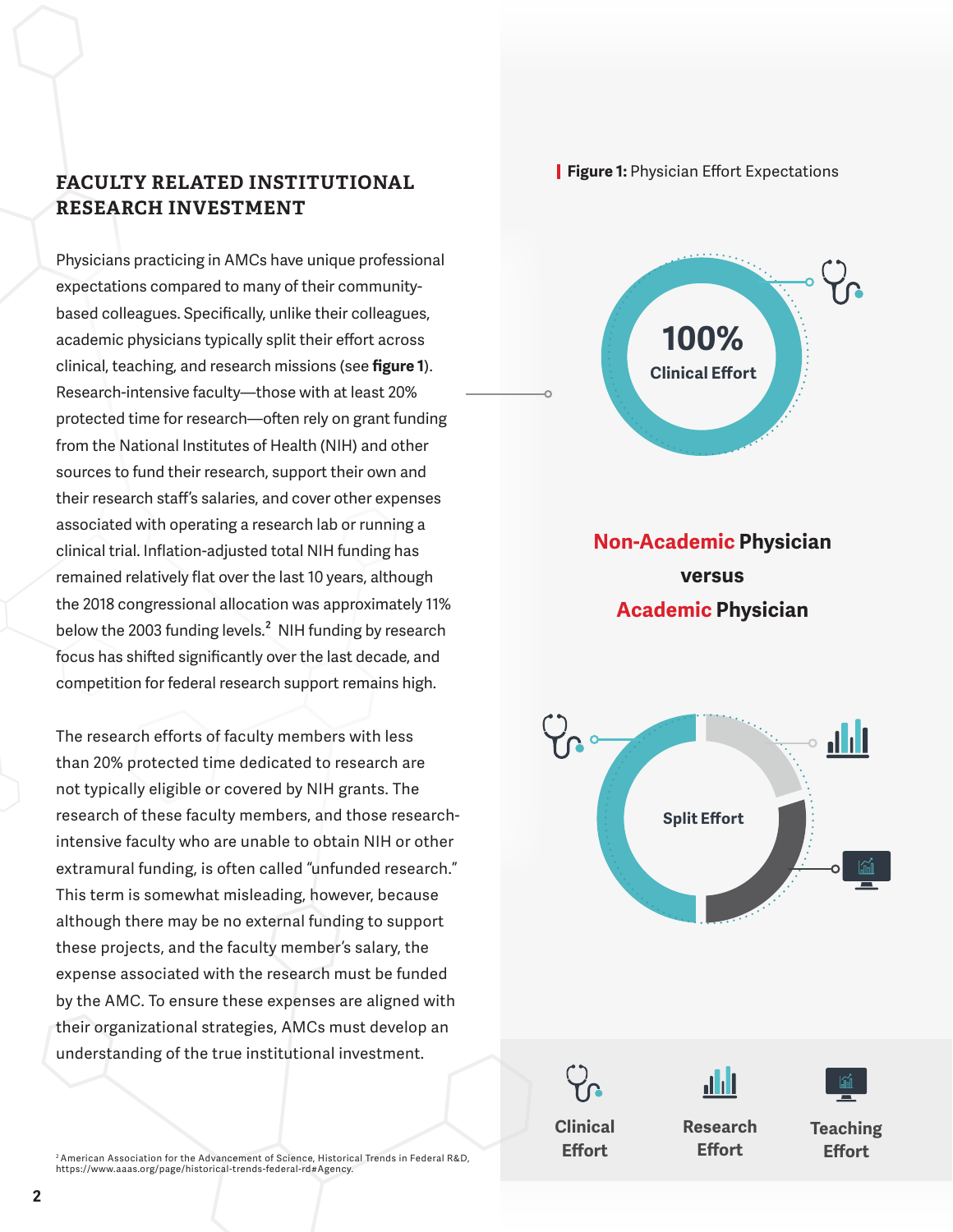## **UNDERSTANDING THE MAGNITUDE OF THE INSTITUTIONAL INVESTMENT IN RESEARCH**

AMCs often lack a true understanding of the scope of their institutional investment in research. While the direct line items charged to grants and contracts are generally well tracked by an AMC's financial systems, many other expenses associated with research may be buried in other cost centers or complex funding algorithms. Typical components of research costs include:

- **Faculty time/effort.**
- **Facility space.**
- **Staff (both research and administrative).**
- **Supplies and equipment.**
- **Ancillary/indirect expenses such as HR, finance, and environmental services.**



For the purposes of this article, we will address the most pressing components of research costs.

Faculty time/effort dedicated to research is one of the highest costs of the research enterprise, yet most AMCs do not conduct regular analyses to determine how much they spend annually to support faculty researchers. To determine the institutional investment in a faculty member's research effort, the research FTE is multiplied by the faculty member's total compensation and compared against the extramural sources of funding available to offset their salary, as shown in the equation below.

**Effort =Research FTE ×Total Compensation Research FTE × Total Compensation - Extramural Salary Support = Institutional Investment in Faculty Research Effort**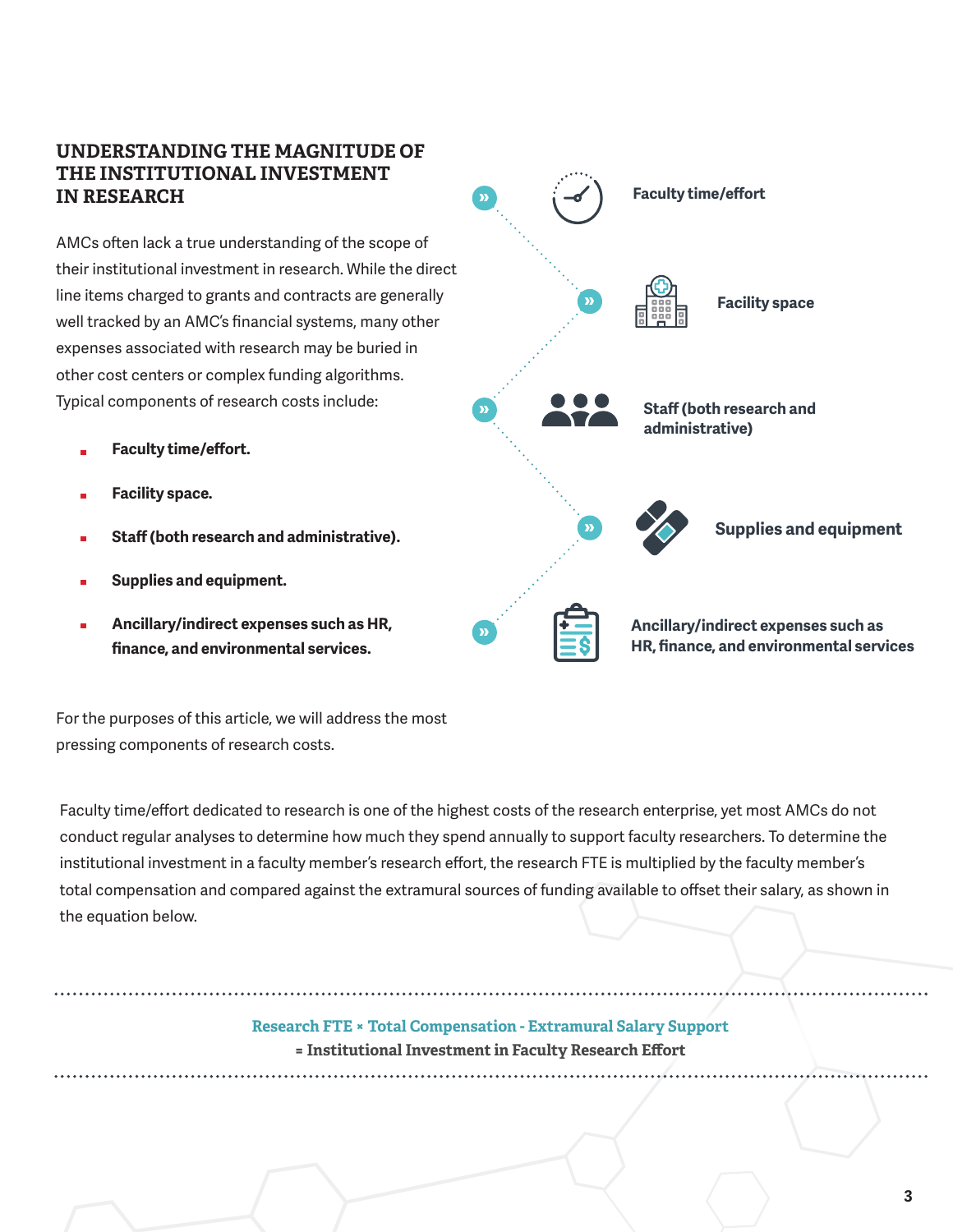Ensuring that the effort categorization for each faculty member is valid and consistently defined across departments is an important first step in ensuring the calculation is a true reflection of the AMC's investment in faculty research effort.

Organizations set different targets for the level of extramural support that individual faculty members are expected to generate. While early-career faculty may receive guaranteed support from the institution to enable the researcher to develop their research program and provide time for obtaining grant funding, established faculty are typically expected to pursue extramural funding to support at least 50% of their research-related salary.

One complicating factor in the analysis of an organization's investment in faculty research effort is the cap the NIH has placed on the amount of salary support investigators may claim from an NIH grant. The 2018 NIH salary cap was set at \$189,600, although a proposal released by the White House would reduce the salary cap to \$153,800 if approved. For many investigators, an NIH grant does not fully cover the portion of their compensation related to research effort (i.e., research FTE × total compensation); the portion of research-related compensation not covered by the NIH grant due to the salary cap must be considered as part of the institutional investment in research.

Additionally, AMCs may offer bridge funding to support faculty salaries and/or research operations in short-term periods between grants; this funding can represent millions of dollars in research-related investment.

While federal grants and industry research contracts typically carry overhead allocations to defray the costs of facility space, supplies, and other indirect expenses associated with their respective studies, calculations of the cost of unfunded research often fail to account for the costs associated with these items. To fully inventory an organization's institutional investment in research, these indirect expenses should be included based on an allocation from the departmental or general operating budget. Developing a detailed research cost accounting methodology will enable the organization to track both the direct salary expenses of the research faculty and staff and the indirect institutional expenses required to operate the research enterprise.



**Additionally, AMCs may offer bridge funding to support faculty salaries and/or research operations in short-term periods between grants; this funding can represent millions of dollars in research-related investment."**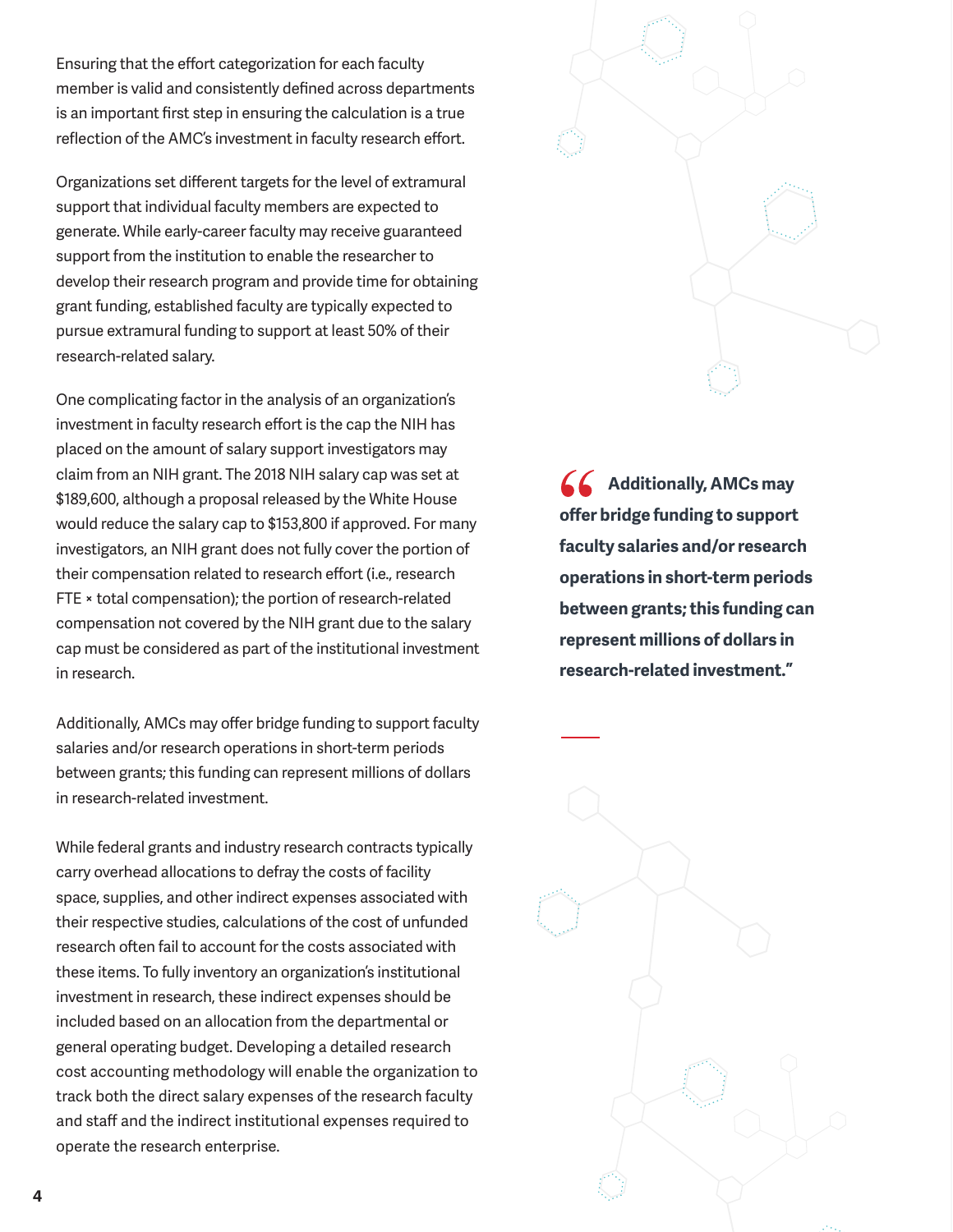#### **Figure 2:** Sample Decision Criteria



## **ALIGNING RESEARCH INVESTMENTS WITH CLINICAL STRATEGY**

As AMCs develop long-term strategic plans, they must ensure that internal investments align with these strategies. While major capital projects such as the development of a new cancer center or build-out of a subspecialty service line are generally well planned and executed, the extensive annual investment an AMC makes in unfunded research is often disconnected from the organization's strategic planning processes and therefore may be unmanaged. Once an AMC understands the full scope of its current research-related investments, it can, if necessary, take steps to reallocate internal research funding to areas that support the organization's overall clinical strategy.

**To determine how internal investments are prioritized, AMCs should develop a decision-support framework and defined oversight structure."** 

Forward-thinking AMCs are focusing their research investments into their centers of clinical excellence and other research areas that will position them to provide the care of the future, such as personalized medicine and health analytics. To determine how internal investments are prioritized, AMCs should develop a decision-support framework and defined oversight structure. Sample criteria to consider in such a framework are shown in **figure 2**. The framework should be used to conduct a thorough assessment of the organization's current research enterprise, and a process should be developed to regularly review research investments in an ongoing manner to enable the management of future investment requests.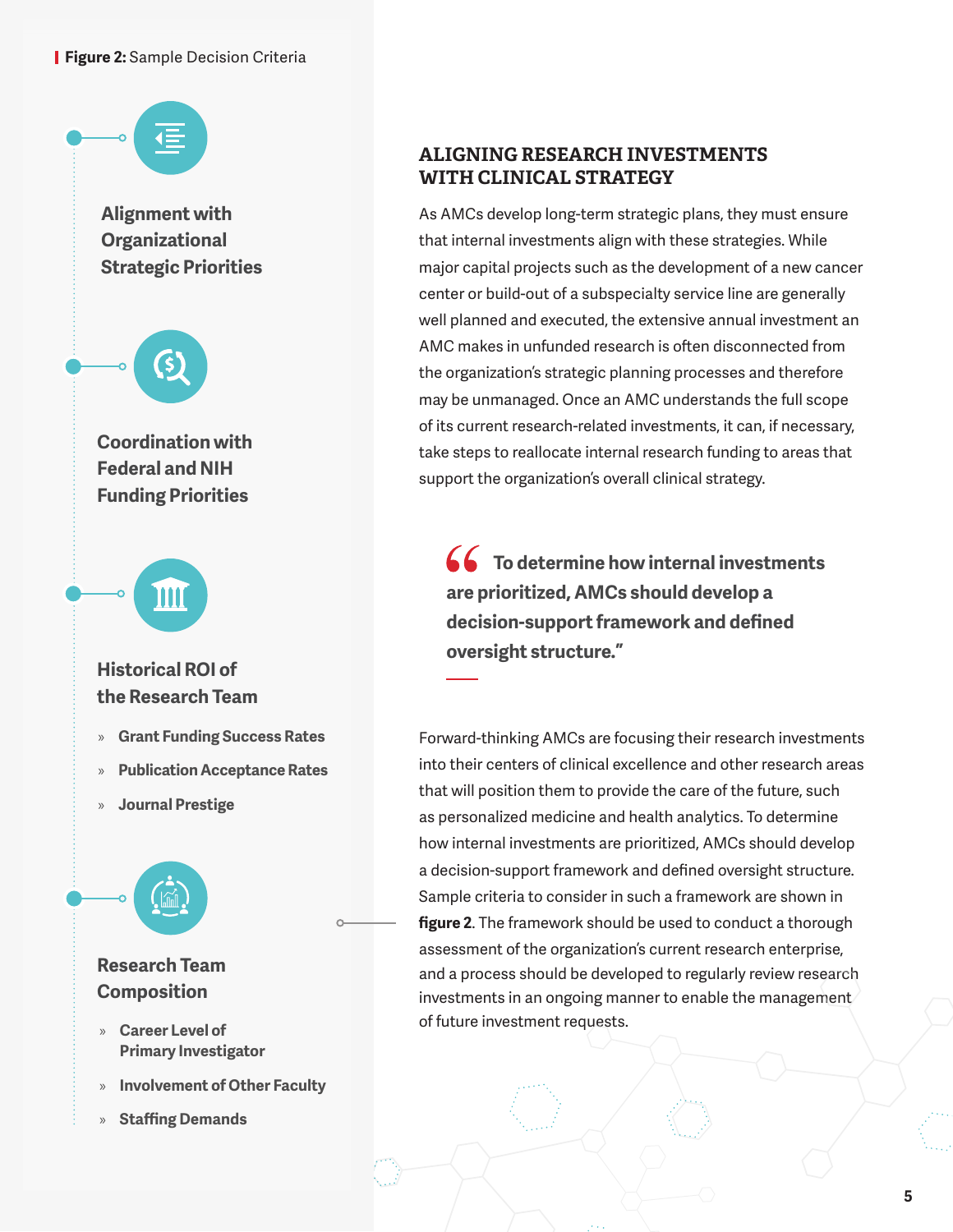**A well-managed, ongoing planning process, inclusive of input from key stakeholder groups, and tied to the broader strategic planning cycle of the organization, is necessary to ensure the alignment of institutional investments in research with the strategic goals of the AMC."**

AMCs moving to more strategically manage their institutional research investments may encounter several issues in the process. For example, the AMC may be contractually obligated to provide guaranteed salary support to some tenured faculty and others who are engaged in research. Due to the tenure review process, it can often take several years to adjust this salary support. However, a careful review of institutional investment in the research staff and lab space allocated to nonproductive faculty may indicate a more immediate opportunity to reallocate expenditures from areas that do not align with organizational strategy. Many AMCs make significant financial investments in unfunded research on an annual basis. Organizations should develop a more rigorous approach to reviewing unfunded studies and suspend them if they are not aligned with the hospital's strategic goals; however, the impact of reducing unfunded research on faculty's ability to meet the research requirements to attain and maintain tenure status should be evaluated.

AMCs may also determine that they receive short-term external funding in support of research that is not aligned with the organization's clinical strategy. While reducing the amount of external funding flowing into the AMC would not be fiscally responsible, leadership should take steps to articulate the AMC's future vision and strategy and ensure buy-in from faculty so that future grant applications and research efforts are aligned with the long-term strategic objectives of the organization.

A well-managed, ongoing planning process, inclusive of input from key stakeholder groups, and tied to the broader strategic planning cycle of the organization, is necessary to ensure the alignment of institutional investments in research with the strategic goals of the AMC. Organizations should undertake a thorough assessment of the current state of their research investments to provide a foundation for the long-term planning required to position the AMC for future success.